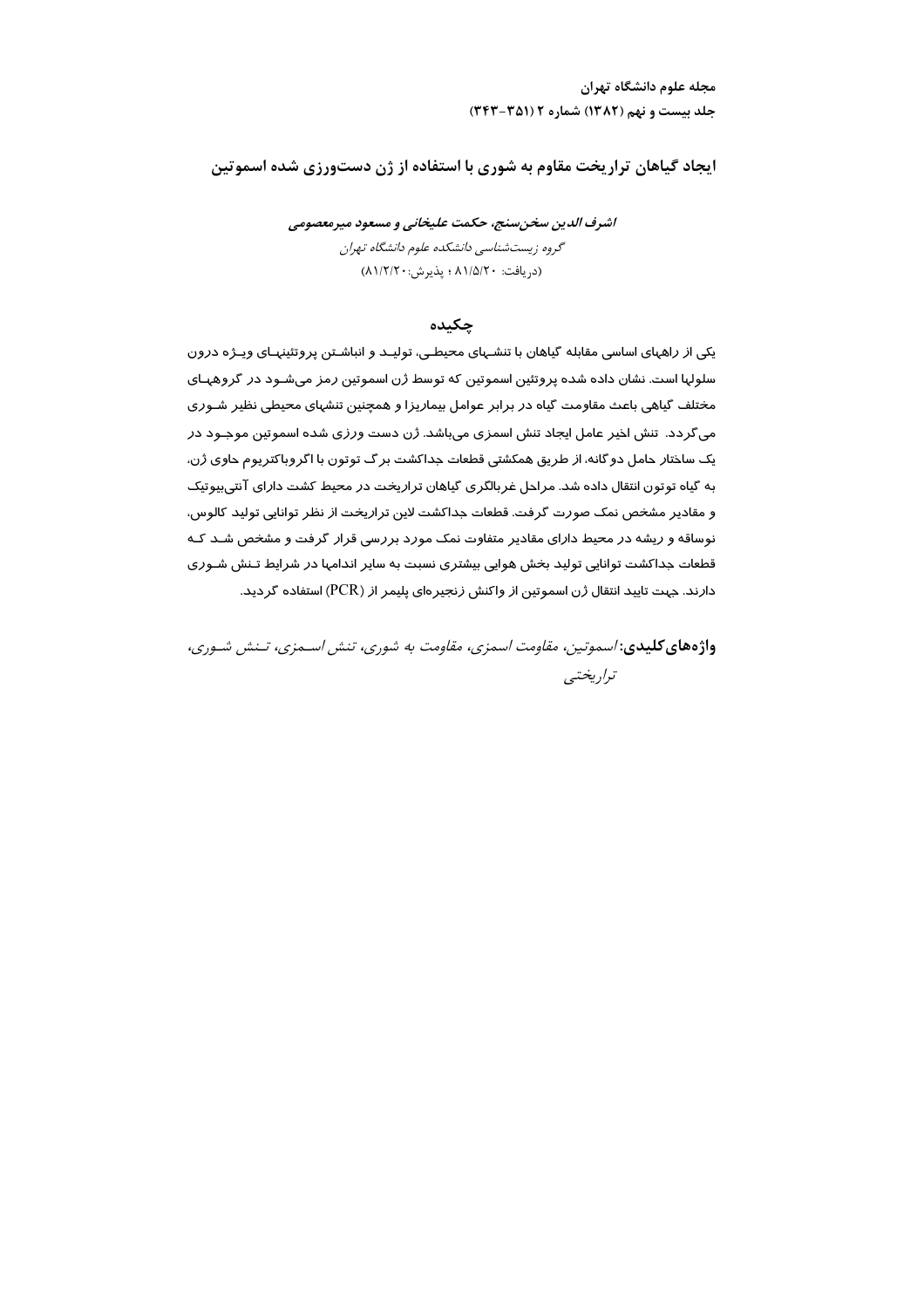مقدمه

یکی از مهمترین راههای مقابله گیاهان با تنشهای محیطی تجمـع ترکیبـات پروتئینـی درون سلولهای آنها میباشد. یکی از این عوامل که بخوبی مورد مطالعه قرار گرفته پروتئینهایی هستند که نخستین بار در ارتباط با ویژگی مقاومت در برابر عوامـل بیمـاریزا شـناخته شـدهانـد. ایـن يروتئينها تحت عنـوان كلـى(Pathogenic Related Proteins (PRS درگروهـي ازگياهـان مـورد بررسی قرار گرفتهاند. این پروتئینها شــامل گروههـای متنــوع پروتئینهـا هســتند مثــل خــانواده كيتينازها (PR-3, -4, 8,11)، بتا −او۳ گلوكاناز (PR-2)، بازدارنده پروتئيناز (PR-6)، پراكسـيد از ويژه(PR-9) و همچنين PR-5, PR-1 كه اصطلاحاً شـبه تومـاتين (Thaumatin-like) گفتـه می شود (Van Loon et al., 1994).

پروتئینهای خانواده PR-5 تنها در پاسخ به پاتوژن بوجـود نمــی[ینــد بلکــه درجریــان تــنش اسمزی نیز درسلولهای گیاهان انباشته مـیشـوند. بـدین ترتیـب اسـموتین (PR-5C) توتـون و همولوگ آن (PR-Saم هر دو بطور مستقل توسط تنش شـوري آفـات القـاء مـي گردنـد، (Van Loon, 1997). با توجه به روشهای گوناگون جداسازی و خالص سازی اسموتین دو نوع از این پروتئینها شناخته شده اند: انواع I و ll که دلیل این نامگذاری ویژگـی حـل شـدن آنهـا در بافرهاي گوناگون ميباشد.

بیان ژن رمزکننده اسموتین با بیش از یک مکانیسم صورت میگیرد. ارتباط تجمع اسموتین با میزان ابسیزیک اسید (ABA) درون سلولی بخوبی نشان داده شده است. پس از اینکه سلولها در شرایط کاهش پتانسیل آبی محیط قرار گرفتند ترجمه mRNA اسموتین صـورت مـی گیـرد (Singh et al., 1987).

تجمع اسموتين درحقيقت يک صفت يايدار است و يـس از حـذف NaCl از محـيط، تجمـع اسموتين در بيش از ۴۰ نسل سلولها ادامه خواهد داشت (La Rosa et al., 1989).

مطالعات انجام شده توسـط La Rosa و همكـاران (۱۹۸۹) نشـان داد كـه NaCl و ABA از طریق مسیرهای مستقل از یکدیگر روی تجمع اسـموتین تـاثیر مـیگذارنـد. تنظـیم بیـان ژن اسموتین پس از رونویسی صورت میگیرد. ABA تجمع mRNA اسموتین را در سلولهای بـرگ گیاهان کشت شده القاء می کند ولی پاسخ به تیمار ABA با سن برگ کاهش می یابد، با اینحال میزان mRNA اسموتین درساقهها و برگهای گیاهـان تیمـار شـده بـا نمـک پـس از سـازگاری افزایش می یابد. از طرفی مشاهده شده که اتیلن باعث تجمع اسموتین در ریشه و بافتهای بـرگ جوان می گردد. اینکه اتـیلن در سـلولهای کشـت شـده mRNA و پـروتئین اسـموتین را القـاء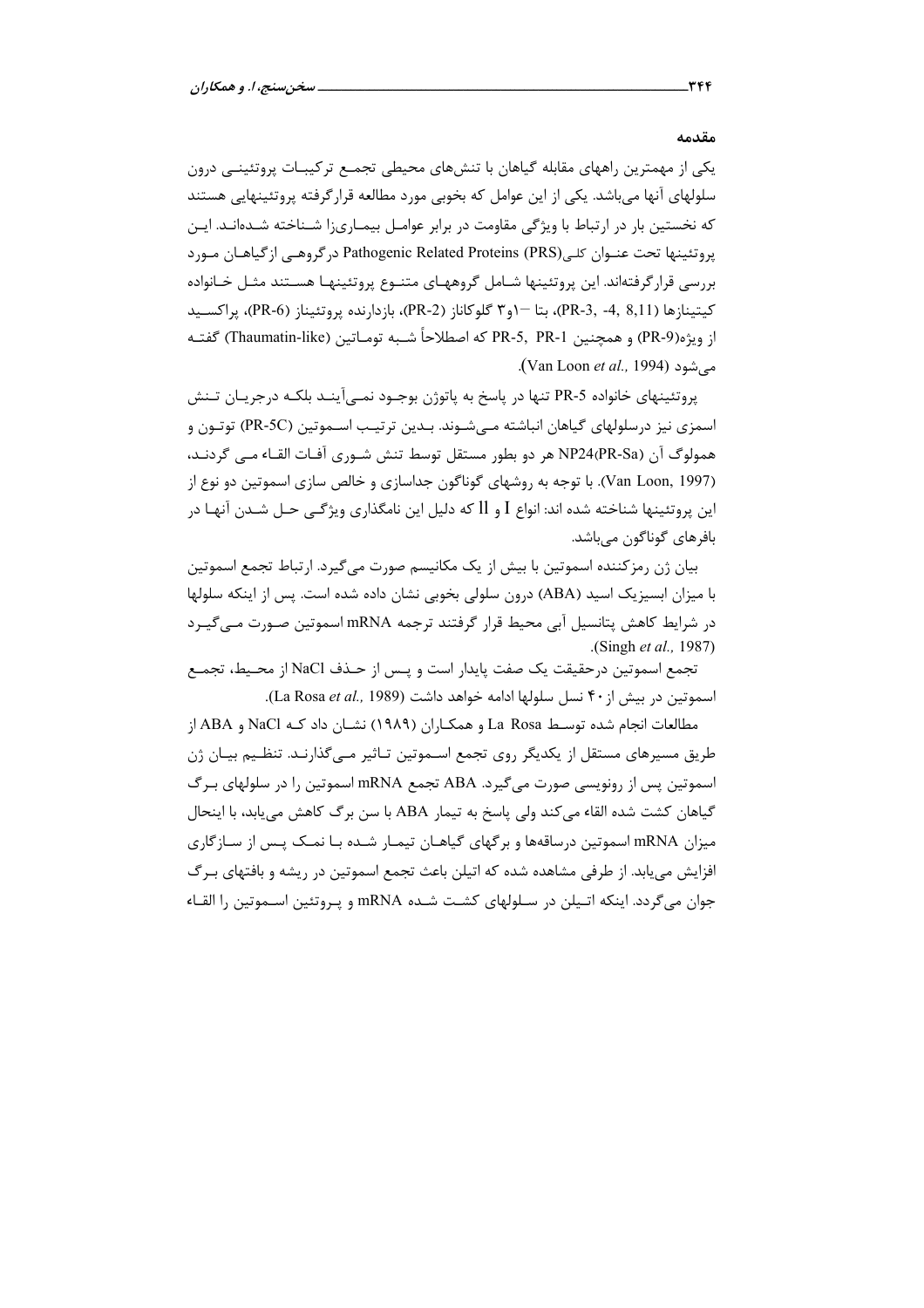نمے كند و ABA این عمل را انجام مے دهد مے رساند كه این دو هورمون ژنها را بطــور مســتقل تنظیم می کنند. همچنین لازم به ذکر است که وجود زخم و ویروس موزائیـک توتـون (TMV) روی تجمع mRNA اسموتین تاثیر می گذارند ولی درارتباط با پروتئین اسموتین بی اثر هستند .(La Rosa et al., 1989)

Kononowicz و همکاران (۱۹۹۲) با استفاده از ژن گزارشگر GUS مطالعهای درمورد نحـوه فعالیت پروموتر ژن اسموتین انجام دادند. دراین آزمون ژن GUS درکنار پرومـوتر اســموتین در ساختار حامل گردونهای(Shuttle vector) قرار میگیرد و عمـل پروموتـور بـا اسـتفاده از آنـاليز هیستوشیمیایی در گیاهان توتون تراریخت (transgen) قابل بررسی می باشد.

درگیاهانی که قادر به سازگاری با شرایط شوری و خشکی نیستند میـزان فعالیـت GUS در بافتهای ریشه، ساقه و برگها و همچنین اندامهای تولید مثلی بسیار کم است. سازگاری درگیـاه نسبت به نمک، با افزایش فعالیت پروموتوراسموتین درمیانگرههای ساقه درتمـامی مراحـل نمـو همراه میباشد. درطول دوره خشکی در بافتهای مادری میـوه افـزایش فعالیـت GUS مشـاهده می گردد ولی چنین اثری در دانهها دیده نمی شود. به همین ترتیب قبل از لقاح، بافت تخمـدان تنها بافتی در قسمت تحتانی اندام زایشی است که فعالیت GUS را نشان می دهد. در دانههـای گردہ بالغ بعد از شکوفایی بساک نیز افزایش فعالیت GUS مشاهدہ مے گردد.

درزمان سازش گیاه نسبت به نمک (NaCl) قویترین فعالیت GUS در نوک برگها مشـاهده می گردد. در حالیکه در مریستم جوانه انتهایی یا طرح اولیه بر گی اثری مشاهده نمی شود.

نتايج اين مطالعات و همچنين آزمايشاتي كه توسـط(Wolf, 1991) از طريــق تشــابه الگــوي فعالیت پروموتور اسموتین و توزیع درگیاه صورت گرفت، همگی این نظر را حمایت میکنند که بیان ژن اسموتین یک پاسخ سازشی گیاهان به تنش اسمزی است و احتمالا نقش دفاعی آن در مقابل عوامل بیماریزا ممکن است در ارتباط با اثراتی باشد که این عوامل در گیاه ایجاد میکنند و این اثرات تشابه زیادی با وضعیت تنش اسمزی دارند.

از این تحقیق، می توان نتیجه گرفت که استفاده از ژن دستورزی شده اســموتین مــی توانــد منجربه ایجاد مقاومت به شوری در گیاهان شود.

## مواد و روشها

ژن اسموتین بشکل یک cDNA در ساختار حامل دوگانه (Binary vector) از Pusa University هند اخذ شد (شكل ۱) در اين تحقيق از گونــه توتــون Nicotiana glutinosa جهـت انتقــال ژن استفاده گردید.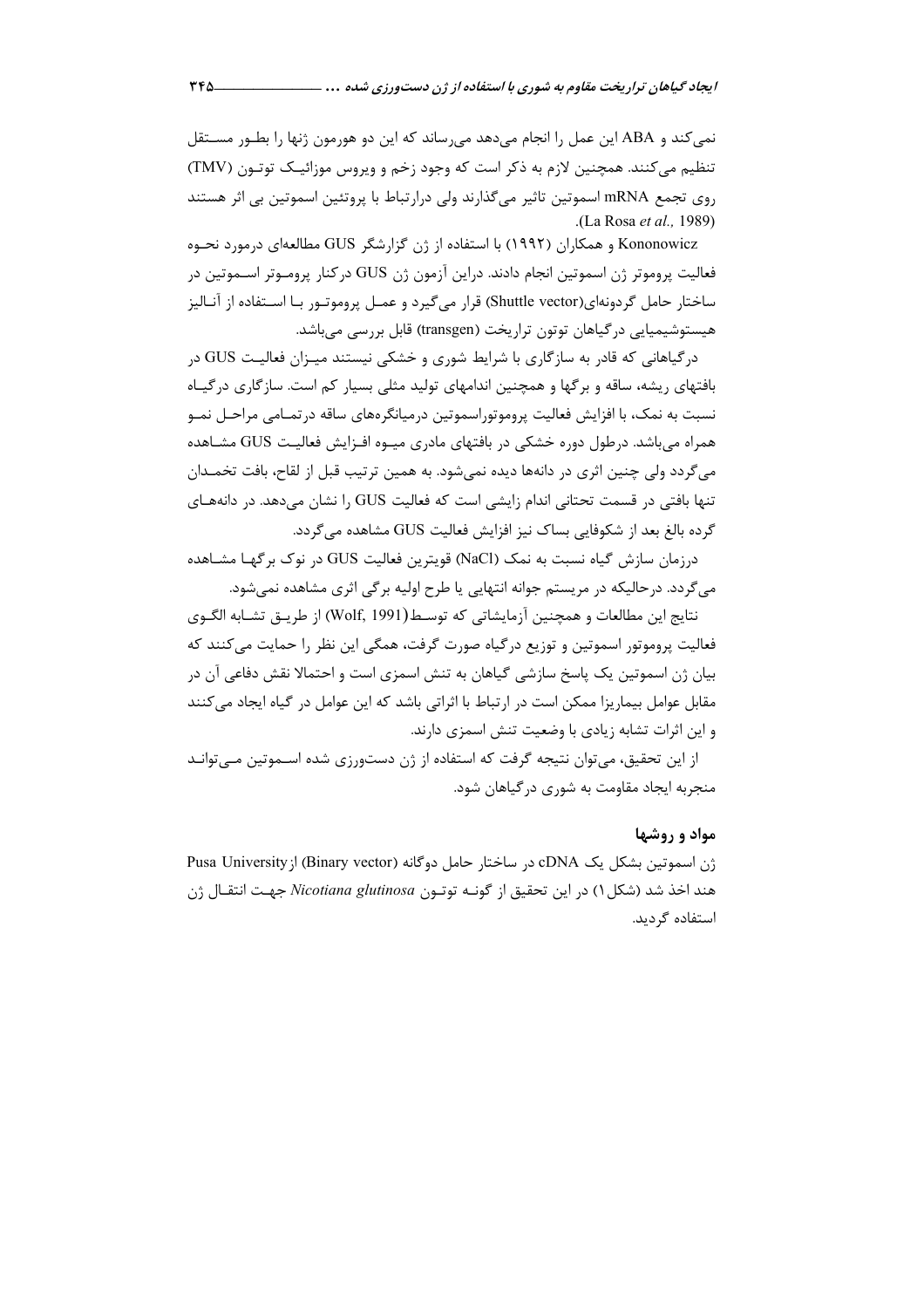

شکل ۱– ساختارهای حامل دوگانه (Binary vector) واجد ژن اسموتین.

جهت رشد اگـرو بـاكتريوم حـاوى حامـل گردونـهاى، محـيط كشـت Yeast mannitol browt (YMB) انتخاب گردید (Gartland & Davery, 1995). برای مراحل مختلف باززایی محیطهای کشت گیاهی متفاوتی از نظر نوع هورمون و آنتیبیوتیکها مورد نیاز میباشد. محیط کشت پایـه گیاهی محیط (MS) (MS) (Murashige and Skoog, 1962) بود که برای تولید کالوس ۱ میلے گـرم درلیتر هورمون بنزیل آمینویورین(سیتوکینین) و ۰/۱ میلی گـرم درلیتـر انـدول اسـتیک اسـید (اکسین) به آن اضافه شد. همچنین از آنتی بیوتیکهای کانامایسین (۵۰-۷۰ میلی گرم درلیتـر) و سفاتوکسیم (۵۰۰ میلی گرم درلیتر) استفاده شد. استخراج پلاسمید با روش قلیبایی درججیم كم (Bironobium & Doly, 1979) انجام گرديد.

استخراج DNA از گیاه توتون با استفاده از روش ذکر شده توسط Edwards و همکـاران (۱۹۹۱) صورت گرفت. بموجب ایـن روش DNA مناسـب توسـط واکـنش زنجيـرهاي پليمـراز (polymerase chain reation=PCR) بدست می آید. ابتدا بر گهای گیاه توتون آسیاب شده و بـا استفاده از یک بافر مخصوص همگن می شود. بافر تشکیل شـده از NaCl ،CTAB 10% 20 ml PVP (محلول 0.25g ،Tris-HCl 1M, pH=8, 5ml ،EDTA 0.5M, pH=8, 5ml ،20.5% ml (پلی وینیل پرولیدین)، ۳ml، در حجم نهایی ۵۰ml . پس از سـانتریفوژ روشـناور شستشـو داده شده و DNA رسوب داده میشود.

تراريختي قطعات جدا كشت برگ با استفاده از روش ذكرشده توسـط (Mazo, 1992) انجـام شد. در این روش قطعات بر گهای نسبتاً جوان توسط پانچر به قطر ۵ میلی متـر جـدا شــده روی محیط کشت قرار داده شد و سیس عمـل همکشـتی درمحـیط مـایع بـا اگروبـاکتریوم حـاوی پلاسمید مورد نظر که از شب قبل درمحیط کشت قرار داده شـده بـود صـورت گرفـت. پـس از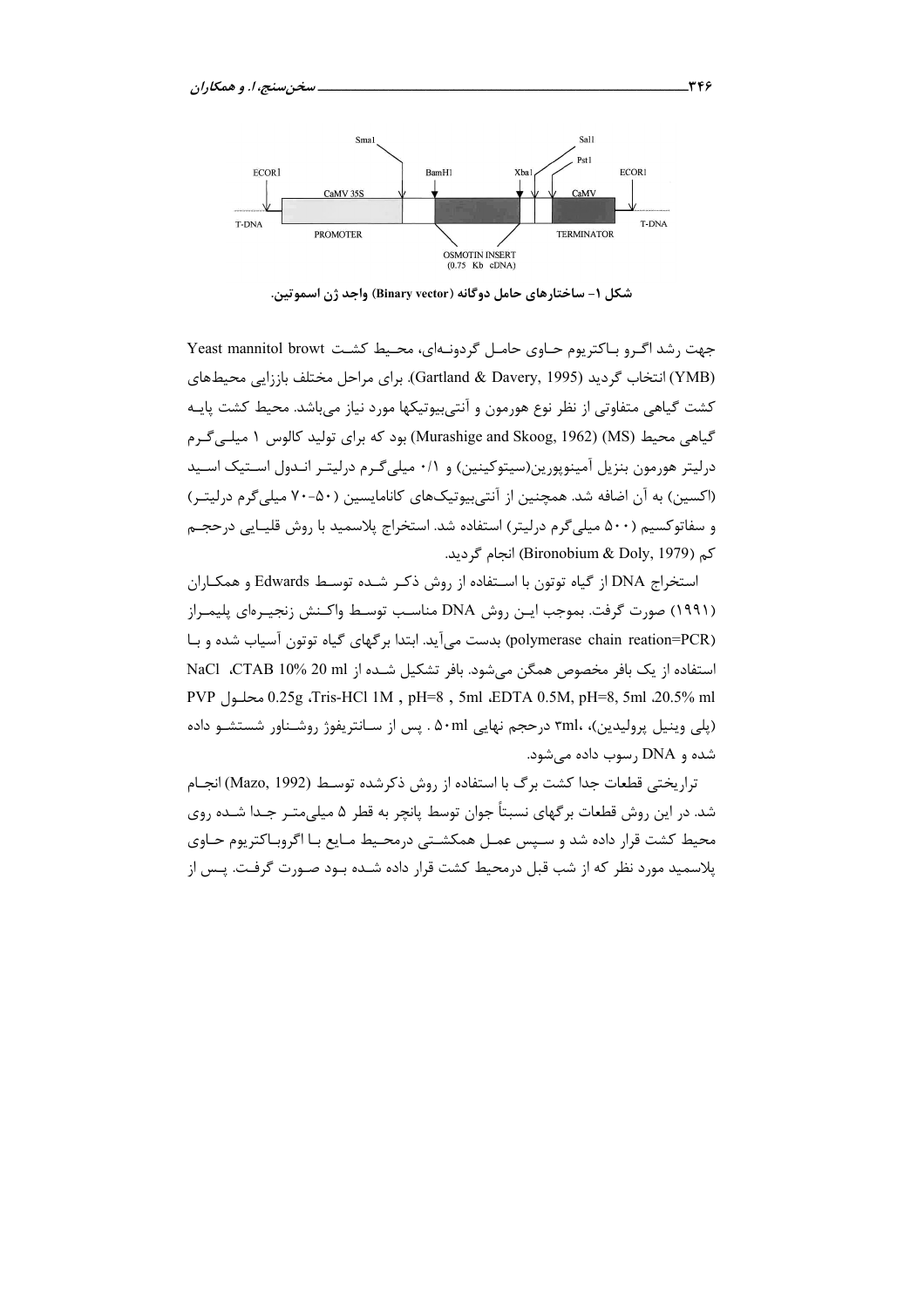ایجاد گیاهان تراریخت مقاوم به شوری با استفاده از ژن دستورزی شده … ـــــــــــ

همكشتى، قطعات جدا كشت جهت توليد كالوس و مراحل بعدي يعنــي توليــد بخــش هــوايي و ریشه به محیطهای مناسب دارای هورمونهای لازم و آنتیبیوتیکها انتقال داده شد.

جهت بررسی گیاهان تراریخت علاوه بر اینکه درمحیط انتخابی آنتی بیوتیک کانامایسین کـه ژن مقاومت به آن روی ساختار حامل قرار دارد (و از این جهت تـا حـدودی مـیتوان گیاهـان تراریخت را شناسـایی کـرد) از PCR نیـز اسـتفاده شـد. بـرای اطمینـان از اینکـه آلـودگی بـا اگروباکتریوم وجود ندارد، برگ@ای گیاهیان تراریخت درمحیط فاقید سفاتوکسینی شید داده شدند، اگر درآنها حتی مقادیر کم اگروباکتریوم وجود داشته باشد بعد از ۲ روز در اطراف برگهـا هالهای بوجود میآید. با توجه به عدم وجود چنین نشانهای نتیجه گرفتیم آلودگی وجود ندا, د. براي انجام PCR با توجه به اينكه ژن اسموتين در گياه بطور طبيعي وجـود دارد از پرايمرهـاي مربوط به پروموتور S-CMVموجود در برساخته (Construct) استفاده گردید که قبل از ژن اسموتین قرار داشت. برای انجام PCR مراحل کلی بر اساس اصول ذکـر شـده توسـط Foster و Twell بهينهسازي گرديد (Foster & Twell, 1996).

غربالگری گیاهان تراریخت با استفاده از محیطهای کشت گیاهی همراه با مقادیر مورد نظـر شوري (NaCl) صورت گرفت.

## نتايج

پس از همکشتی قطعات برگی با اگروباکتریوم کلیه مراحل تشکیل کـالوس، نوسـاقه (Shoot)و ریشهزا درمحیطهای انتخابی دنبال شد. مجموعا ۴۸ لاین گیاه تراریخت با توجه به محیطهـای انتخابی بدست آمد.

درمرحله بعد جهت غربالگری کلیه نمونهها در محیطهـای دارای درجـات مختلـف شـوری ۰٬۵۰٬۱۵۰ (۳۷۰٬۳۲۰٬۲۵۰٬۱۵۰) میلی مولار) جهت ریشهزایی قرار داده شـدند و از بـین تمـامی نمونـههـا چهار لاین جهت ادامه آزمایشها انتخاب گردیدند.

گیاهان انتخاب شده در درجات مختلف شـوری جهـت تولیـد کـالوس، نوسـاقه و ریشـه در مقایسه با گیاه شاهد مورد بررسی قرار گرفتند که در نهایت یک لاین انتخاب شد. با تکرار آزمایشها روی این لاین و در ۱۵ تکرار صورت گرفت که نتایج در جدول شماره ۱ آمـده است.

بطوریکه از این جدول بر می آید، تولید نوساقه در شوری بـیش از ۳۵۰ میلـیمـولار نیـز بـا موفقیت همراه بود و در شوری ۳۷۰ میلیمولار گیاه تا حدود نسبتاً زیادی سـبز بـاقی مانـد. در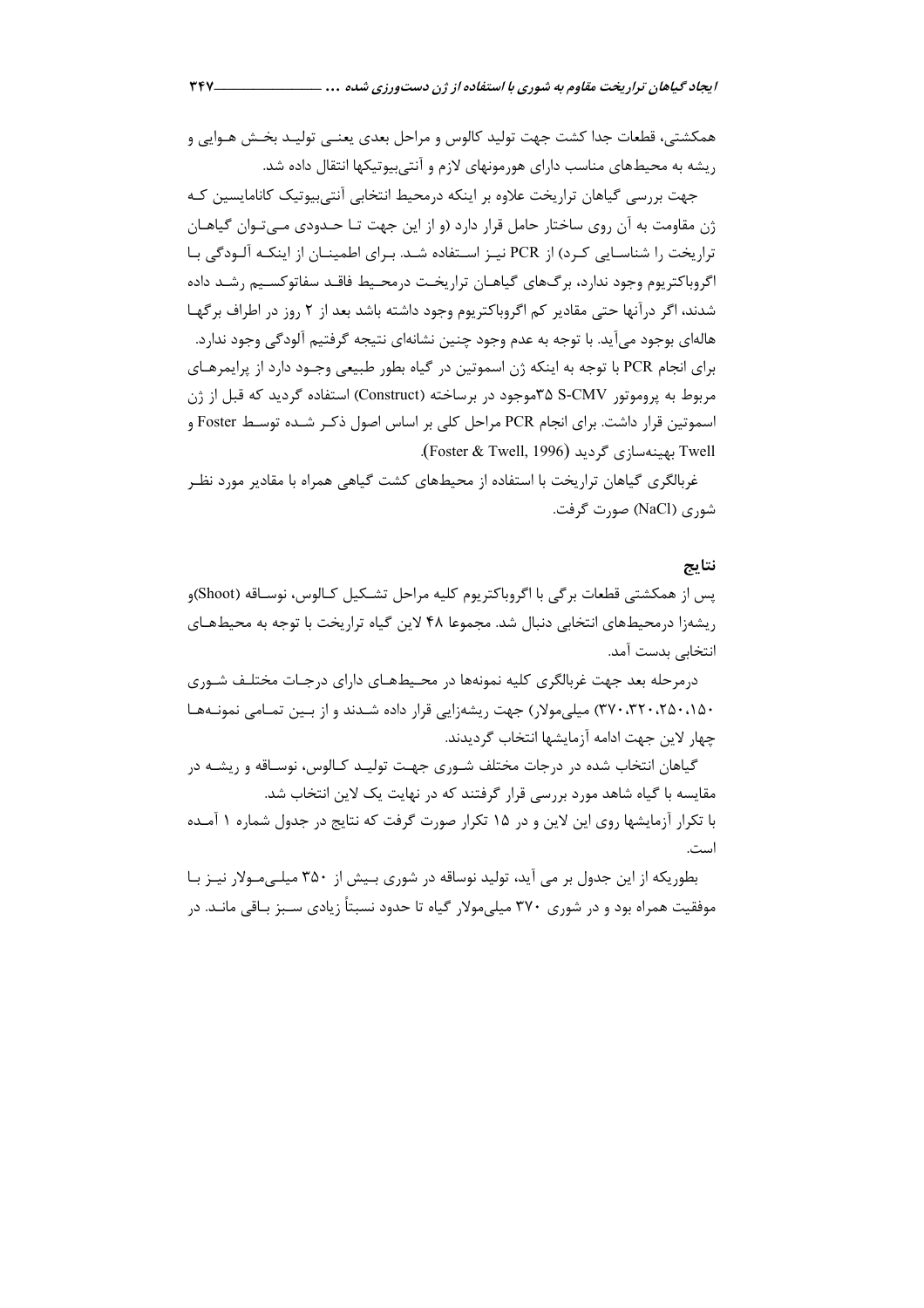حال حاضر لاین فوق درمحیط دارای ۳۲۰ میلی،مولار نمک بخوبی قادر به رشـد مـیباشـد و بـه گلدان منتقل شده است.

ریشەزایی با اشکالات بیشتر همراه بود. درحالیکه گیاه شاهد درشوری۱۵۰ میلی مولار قـادر به تولید ریشه نبود و درنتیجه سبزینه خود را از دست میداد، گیـاه تراریخـت قـادر بـه تولیـد ریشه بود و درنتیجه سبز باقی میماند. در مورد تولیـد کـالوس نتیجـه مناسـبی بدسـت نیامـد (اشكال ٢، ٣، ۴).



شکل۲- قرار دادن دیسکهای برگی ( قطعات جداکشت) درمحیط MS حاوی ۳۷۰ میلیمولار NaCl



شکل۳- تولید نوساقه از قطعات برگها درگیاهان تراریخت و عدم تولید آن درگیــاه شــاهد درمحــیط دارای ۳۷۰ میلیمولار NaCl- گیاهان شاهد با فلش مشخص شدهاند.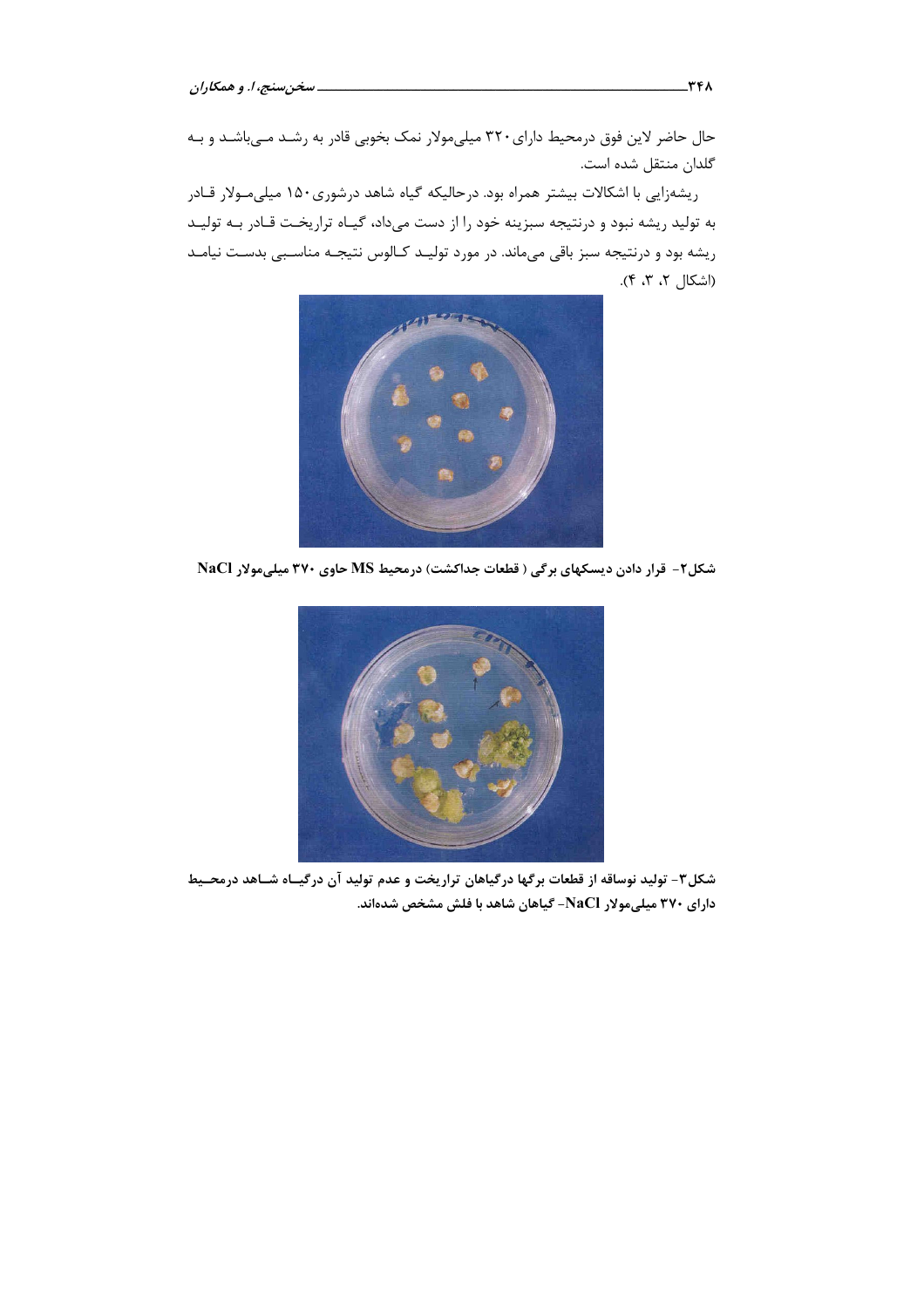

شکل۴- تولید نوساقه کامل از گیاهان توتون تراریخت در محیط دارای ۳۷۰ میلیمولار NaCl

برای اثبات اینکـه ژن اسـموتین درگیـاه وارد شـده، از پرایمرهـای مربـوط بـه ژن اسـموتین و پروموتورS۳۵ استفاده گردید. باند بدست آمده از DNA گیاه تراریخت همراه با باند مربـوط بـه اگروباکتریوم که بعنوان شاهد استفاده شد. درشکل شماره ۵ آمده است.



شكل۵- نتيجه حاصل از آزمون واكنش زنجيرهاي پليمراز(PCR) به منظور اثبات وجود ژن (باند سمت چپ) مربوط به نمونه پلاسمیدی و دو باند موجود در سمت راسـت مربـوط بـه لایـنهـای تـرانس ژن مىباشند.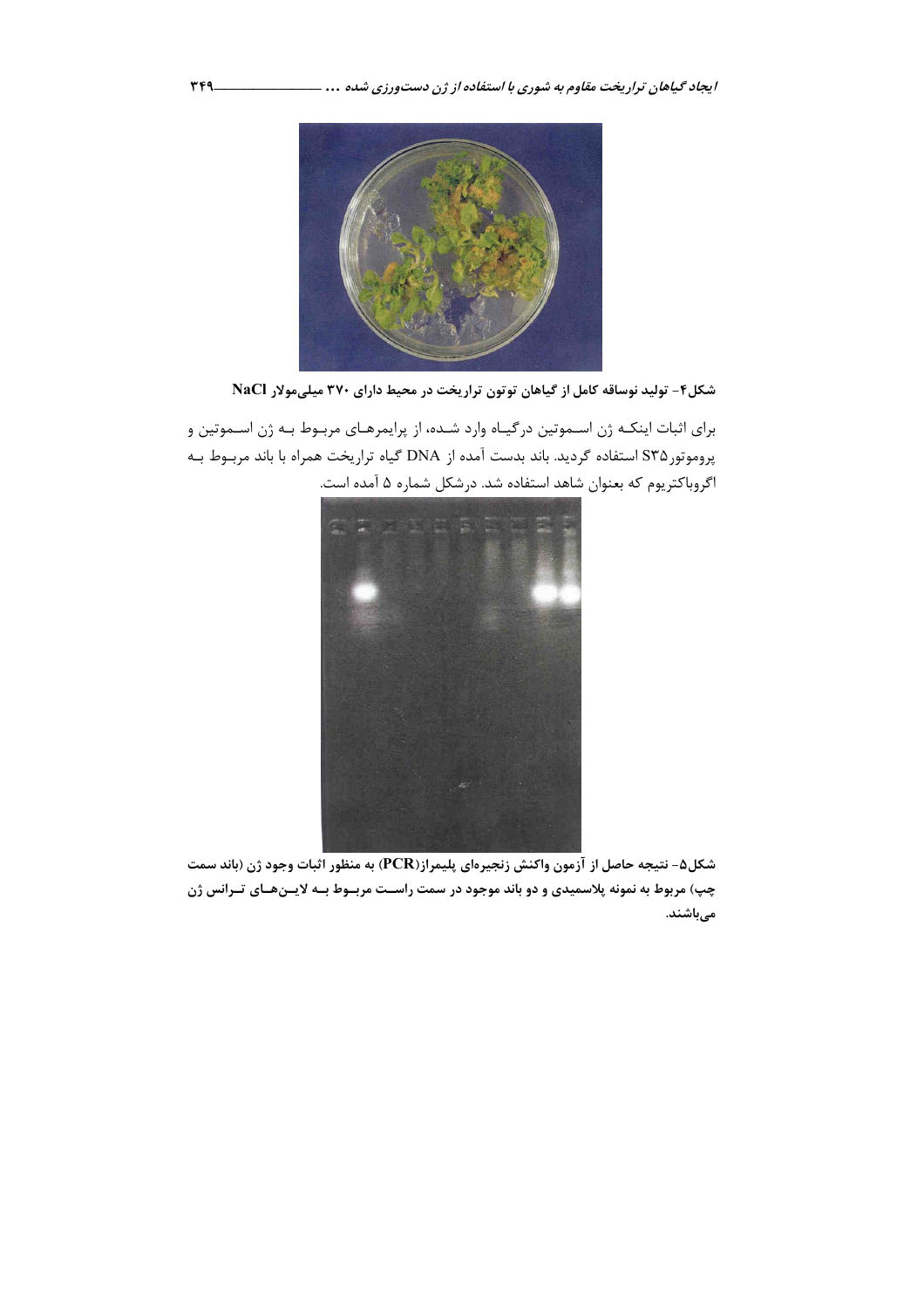با بررسی گیاهان درمحیط دارای نمک بعنوان محیطی که ایجاد کننده تنش اسمزی مے باشـد مشاهده میشود که گیاه دارای ژن دستورزی شده اسموتین (ژن در کنار پروموتور قـویS۳۵) قادر به تولید نوساقه میباشد ولی در محیط تشکیل ریشه تا حدودی مقاوم به نمـک بــوده و در محیط تولید کالوس مقاومت می نماید.

برای پاسخ به این تفاوتها دو فرضیه وجود دارد یکـی اینکـه هنگـامی کـه بـرگ در شـرایط تشکیل کالوس قرارمیگیردخود یک تنش محسوب میشـود و اگـر تـنش شـوری اضـافه شـود تشکیل کالوس بسیار مشکل می گردد.

دوم اينكه تنظيم بيان ژن در يوكاريوتها پيچيده است. عوامل Trans-acting تحت اثـر عوامـل القاء کننده محیط که میتوانند سیگنالهای مربوط به شوری، خشکی و عوامل بیماریزا باشند، فعال می شوند و با عوامل cis تنظیمی ژن ارتباط برقرار می کنند.

با توجه به اینکه محیط های تولید کالوس از نظر نسبتهای هورمونی محـیطهـای ویـژهای هستند وهر دو گروه هورمونی اصلی اکسین و سـیتوکینین درآنهـا وجـود دارنـداحتمالاً نسـبت هورمونی دراین محیط قادر به فعال سازی عوامـل Trans-acting نمـی باشـد و بـه ایـن ترتیـب عوامل فوق قادر نیستند تا با توالی های DNA اتصال برقرار مـیiماینــد.از ایـن گذشــته ناحیــه بسیار کوچکی در ناحیه تنظیمی اسـموتین در تنظـیم بیـان ژن نقـش دارد و ایـن موضـوع در آزمایشهای مربوط به فعال سازی ژن گزارشگرتایید شـده اسـت (La Rosa et al., 1992). بـدین ترتيب نقش اين ناحيه در ارتباط با عوامل فعال كننده حائز اهميت زيادي است.

به هر صورت شناخت بیشتر رابطه اکسین / سیتوکینین در ارتباط با عوامل موثر بر بیان ژن برای فهم بهتر فعالیت ژن اسموتین و به دنبال آن مقاومت به شوری حائز اهمیت است.

قرار است بزودی گیاه ترانس ژن مورد نظـر کـه واحـد ژن دسـت ورزی شـده اسـموتین در درجات مختلف شوری قرار داده شده و ترکیبات محافظ اسـمزی(Osmoprotectors) آن ماننـد آمینو اسیدهای پرولین، گلسین و گلیسین بتائین و ترکیبات دیگری نظیـر پینتــول، مــانیتول و آنزیمهایی نظیر متیل ترانسفراز که در مقاومت اسـمزی نقـش دارنـد و همچنـین پروتئینهـای اسموپروتکتوری آن در مقایسه با حالت معمولی و گیاهان شاهد مورد بررسی قرار گیرند. انتقال ژن اسموتین به گیاهان مفیدی نظیر گندم و برنج از دیگر اهداف مربوط به این پـژوهش مے باشد.

ىحث

 $\mathsf{r}\mathsf{a}\cdot$